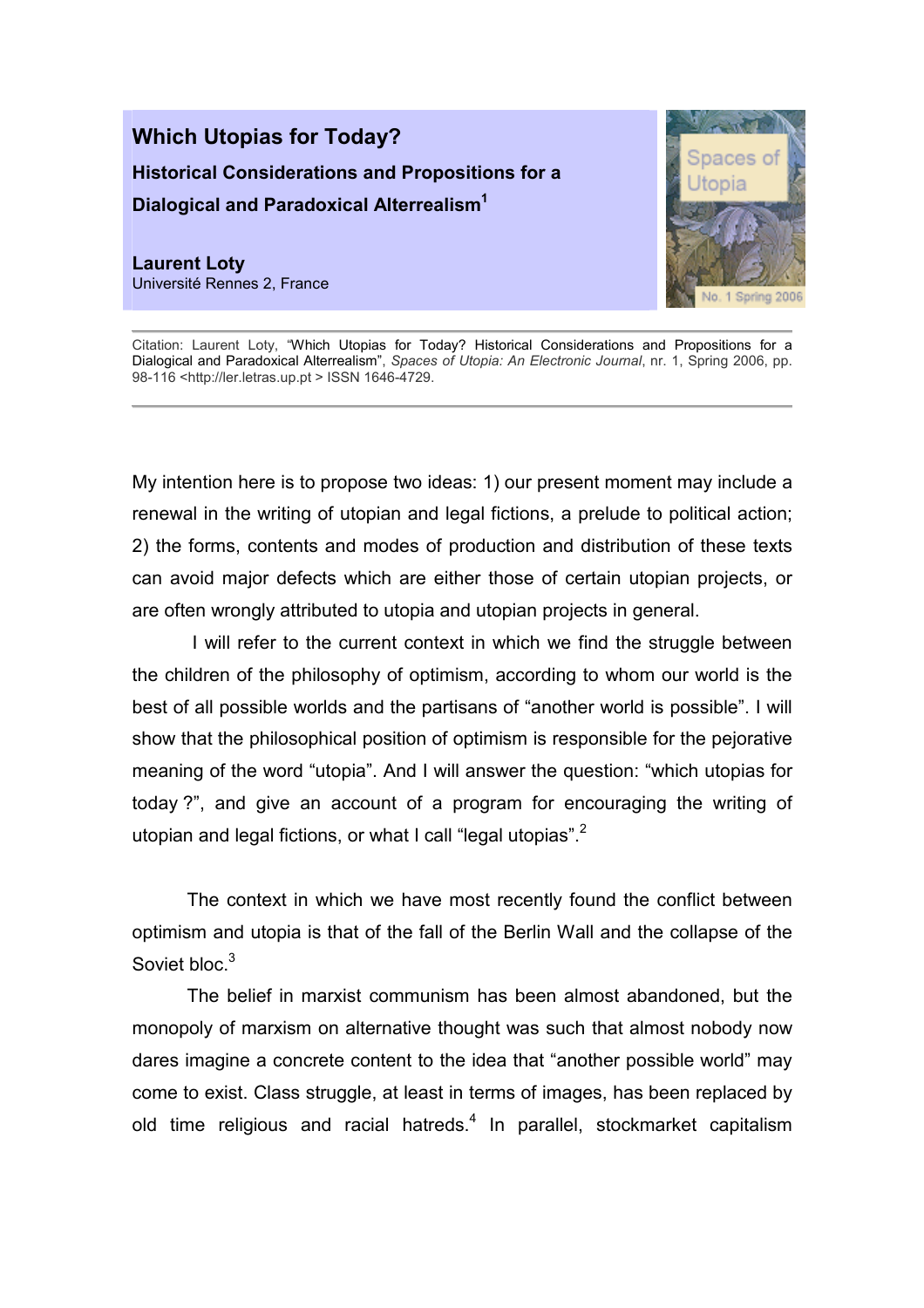progresses and claims to be an adaptation to a globalisation which pretends to be something new (Mattelard 1999 and Lebaron 2003).

Resistance is organising itself nonetheless and from the French association ATTAC<sup>5</sup> to the alternative groups who crystallised around Seattle:<sup>6</sup> its slogan corresponds to the hopes stimulated by utopian texts: "another world is possible"; this slogan is the contradiction of another: "our world is the best of all possible worlds". This is the optimistic slogan. For economical ultra-liberal propaganda is the reincarnation of philosophical optimism, which was once the most radical opponent of political imagination.

I will now deal with the pejorative meaning of the word utopia. Those who are sold on the moral, social and political order of the day have imposed a pejorative meaning on the notion of utopia: that of chimeras or impossible dreams. I am referring specifically to the founders of the theological doctrine of optimism, according to which God created the optimum and the doctrine of liberal political economics according to which social defects are necessary for the collective good. These thinkers wrote as if the authors of utopian fictions did not know they were offering a fiction. In reality, they were fighting the power of texts that could incite people to action or provoke legal texts that would transform social reality.

The idea of optimism emerged around the beginning of the eighteenth century.<sup>7</sup> Leibniz wrote his Essais de Théodicée in 1710, to defend God in the trial that accused him of having created evil (Hazard 1941). Leibniz was not the only optimistic philosopher, but he was the most famous. This mathematician invented a system in which God had imagined all of the possible worlds and then created the one which contained the least evil and the most good. God did not do the *maximum* (God himself is perfect), but the *optimum*, the best of all possible worlds. In the 1730s, this idea was disseminated by Alexander Pope in English, and Voltaire in French. In 1737, the Jesuit Father Castel attacked the doctrine which he baptised by the name of "optimism" (Castel 1737-1738).

In fact, optimism is the most important ideology in terms of its incitement to submission to the political and economic inequalities that the eighteen century invented, adapting Christianity to the new mentalités.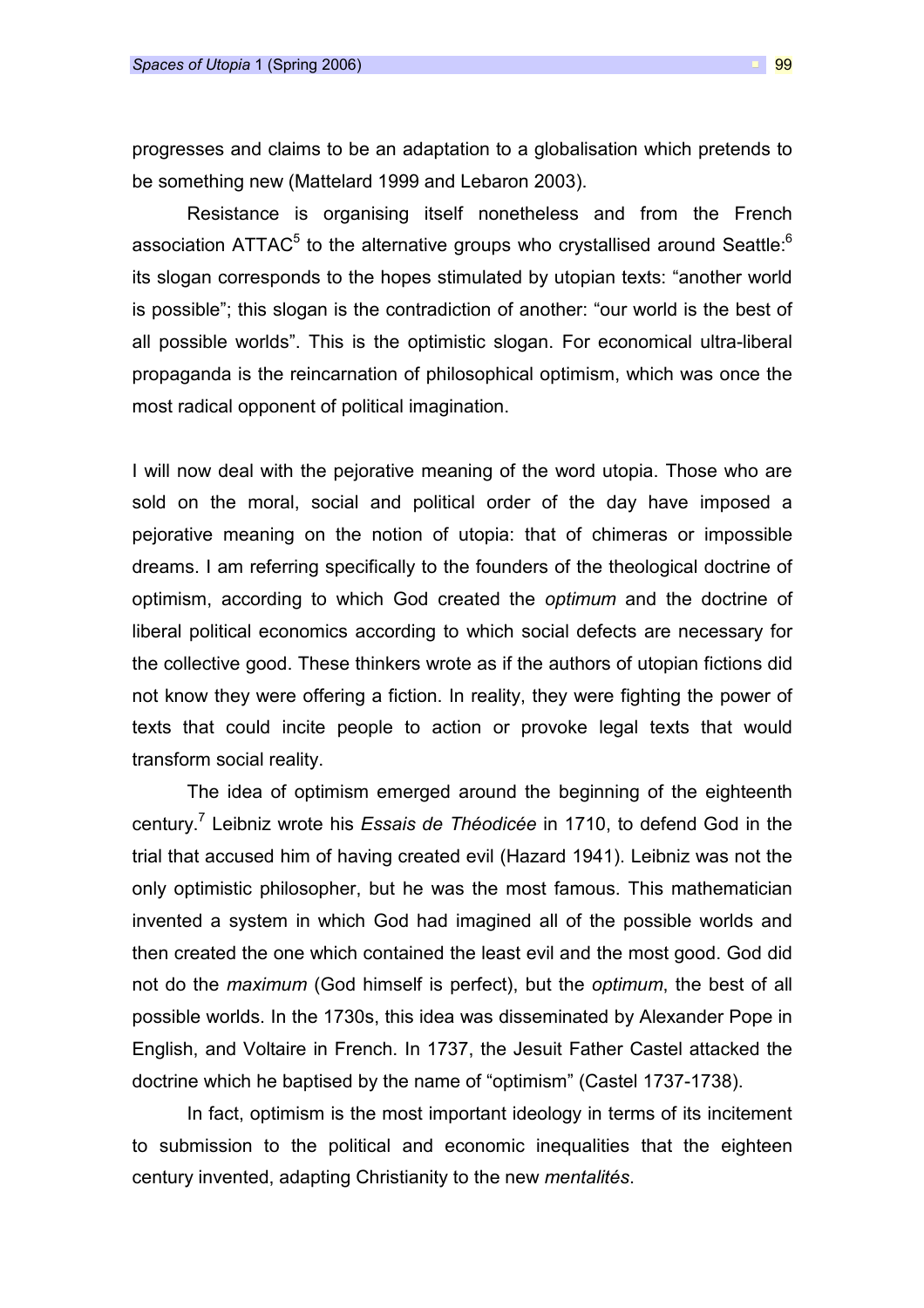The English philosophers reveal the economic stakes of optimism.<sup>8</sup> One of the founders of economic liberalism, Bernard de Mandeville, published in 1705 The fable of the Bees, or Privates Vices, Public Benefits.<sup>9</sup> This successful poetic fable tells the story of a beehive. The bees have the vices of humans; society is unequal, only the rich enjoy the hard labour of the poor; everybody complains, even those who benefit from the system. One day, Jupiter is sick of these complaints, and abolishes vices… Society falls apart: luxury related industries disappear along with many jobs; magistrates are no longer necessary, as there are no arguments. Society falls asleep, produces nothing and finally disintegrates. The moral of the story is that evil serves a higher good.

The success of this ideology was staggering, and finally totally imperceptible. In 1788, Colin d' Harleville imposed the psychological meaning of the word "optimism" in his play The optimist or the man who is happy with everything (Collin d' Harleville 1988). This very mediocre play was an immense success. In 1789, Pigault-Lebrun published The Pessimist or The man dissatisfied with everything (Pigault-Lebrun 1789). From that time on, everybody thinks that optimism is a question of character, that the opposite of optimism is pessimism, and that it is impossible to be neither one nor the other. What has been forgotten, hidden, is that optimism and pessimism are religious and passive attitudes. The real opposite of optimism is active atheism, an atheism which claims that knowledge of cause and effect may allow the transformation of reality.<sup>10</sup> What was also eliminated was the original meaning of the word "utopia".<sup>11</sup>

Today, in all the dictionaries, the meaning of "utopia" is pejorative. In French, "Utopie" towards the middle of the nineteenth century is synonymous with chimera, an unrealistic dream; "utopian" is synonymous with "idealist". This meaning is the result of a long series of attacks that do not start, as the dictionaries say, around 1848 from liberal economists. It dates from the beginning of the eighteenth century (and in English maybe before), and stems from the founding texts of what I call the optimistic-liberal theology.

To believe that Thomas More is utopian in the modern meaning of the word is the deepest possible nadir of a clearly hypocritical bad faith. People forget the first part of Utopia, the fictional dialogue which analyses the socio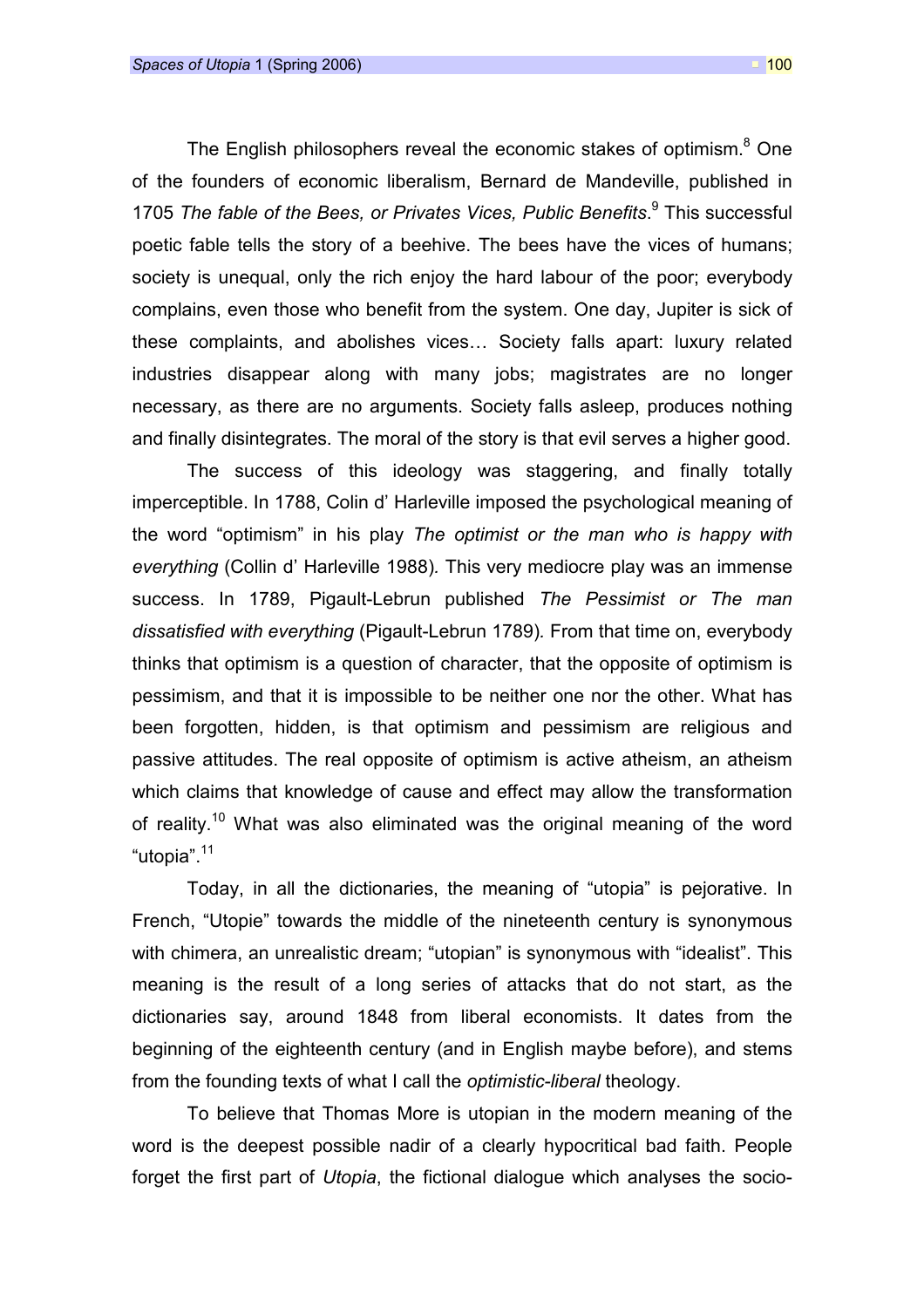economic situation of an England struck by misery and criminality in the wake of agricultural reforms. Also, the name of the country, Utopia, plays with Greek etymology: eu-topos, the place of happiness, is precisely u-topos, the place that does not exist. Thus, More is the first to claim that it is really a work of fiction! By calling the authors of utopias "utopian", one pretends that they do not know that they write works of imagination, works whose aim is to stimulate the political imagination (Abensour 2000; Madonna-Desbazeille 1998 and 2002).

In English, the adjective "utopian" has been used with a pejorative meaning since the middle of the seventeenth century.<sup>12</sup> As far as I know, the two first authors, in English and in French, to use the word "utopia" as a common noun, and with a pejorative meaning, are Mandeville, in 1705, and Leibniz, in 1710. The moral of Mandevilles's fable runs as follow:

THEN leave complaints: Fools only strive To make a great and honnest Hive T'enjoy the world's convenencies Be fam'd in War, yet live in Ease Without great Vices, is a vain EUTOPIA seated in the brain

This text, translated into many languages (into French in 1736), is the first to use "utopia" (here "eutopia", according to the word-play in a stanza in Utopia probably by More) as a noun which is associated with More's text but which is already a common noun, and already pejorative.<sup>13</sup>

As to Leibniz, in the Theodicée (1710), he pretends to believe for a moment that we could imagine a world better than that created by God. He writes: "It is true that we may imagine possible worlds, without sin and without unhappiness; we could conceive Novels, Utopias, Sévarambes". But he goes on to explain that it is in fact impossible to imagine a world better than the best of all possible worlds (Leibniz 1969: 109).<sup>14</sup>

So that the critique of utopia is already there in the theologico-economic philosophy of optimism, and dates from three centuries ago.

Then, there was another attack against Utopia. While recognizing its debt to traditional utopias, marxism has contributed to the disqualification of the word "utopia", of the rich imagination and the subtle and sophisticated belief that its written words allow. I think of the text of Engels, first published in French in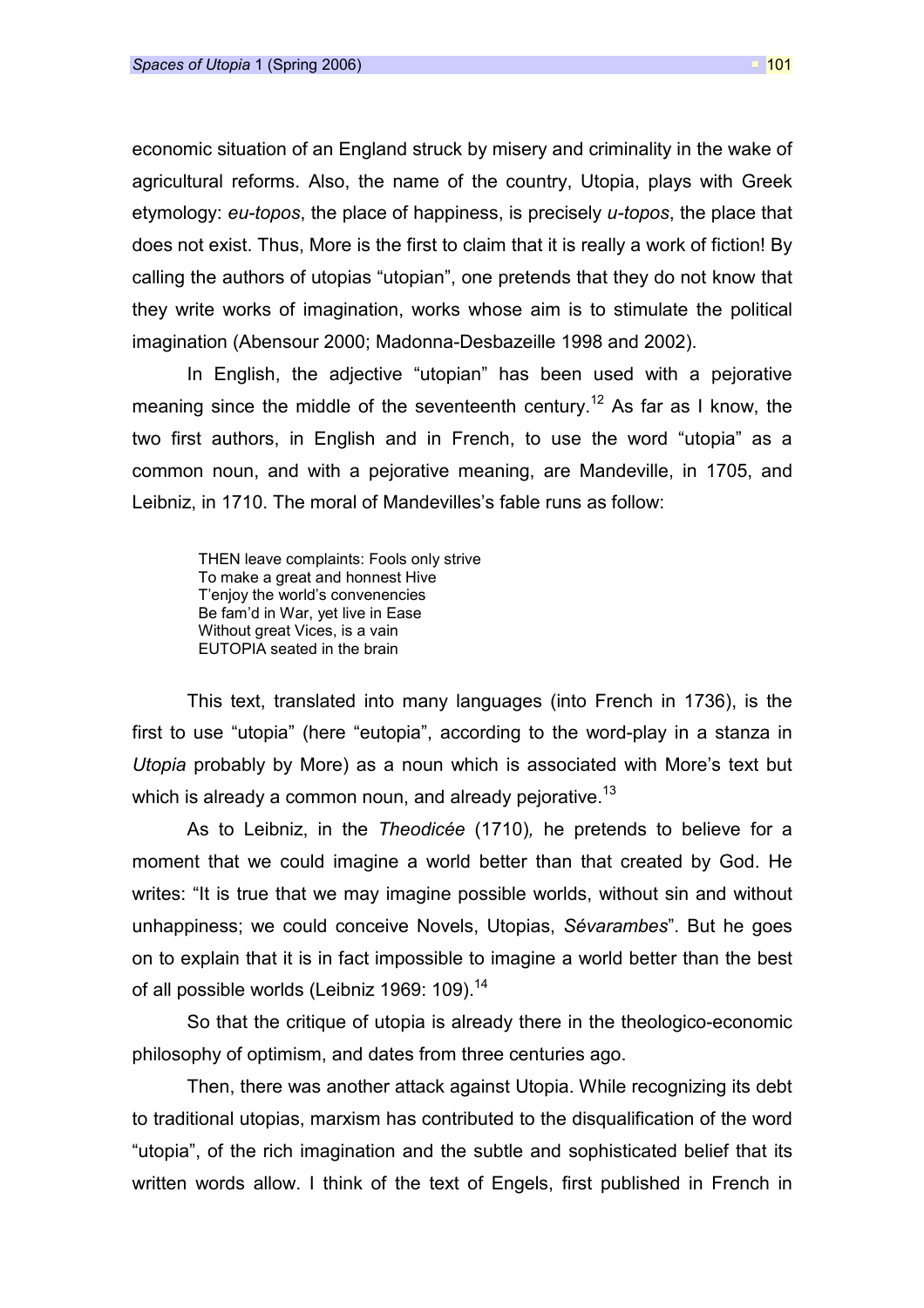1880, under the title: Socialisme utopique et socialisme scientifique (Engels 1977). Whatever the interest of its economic philosophy, marxism in this case sought to eliminate the competition of other socialist ideas.<sup>15</sup>

Contemporary neo-liberal faith inherits much from the optimist doctrine; it feels itself as strengthened by the fall of the Wall, seen as the death of the idea that "another world is possible". But the praxis of utopian ideas is necessary today so as to combat neo-liberal powers. And I want to suggest that the end of the idea that communism suffices to solve problems raised by relationships between individuals is perhaps a precondition for rethinking practical utopia. For this we must free our imaginations from the exclusiveness of the communist idea, and give content to the idea that "another world is possible".

Now, I would like to think about utopias for today: freedom-oriented utopias<sup>16</sup>, I would say, are based on three paradoxes. The first paradox: make-believe vs. not "making believe". A utopia creates a tension between two beliefs: the belief in fiction, a precondition for reading as a game, and the belief in the possibility of another world, a precondition for political action.<sup>17</sup> Readers must not believe that an author's fiction is perfect, and that all we have to do is to realize it in this world. In More's case, the very meaning of the word "utopia", the place that does not exist, allows this ironic distance. There are texts that play on this ambivalence between belief and doubt, which avoid fanatical belief. Fiction offers to politics an interesting model of paradoxical belief: the adherence to fiction necessary for reading does not prevent critical distance; it may be desirable that political involvement focuses on ideas while maintaining the critical distance needed to prevent threats to freedom.<sup>18</sup>

The second paradox pertains to the economic and anthropological system of utopia. I would distinguish two types of utopian anthropologies: the Christian and paradisal model of virtuous beings and the deist model which values passions, integrates evil, history and diversity (Morel-Daryani 2000 and 2004). The first model inspires communism, the second liberalism. I myself am in the paradox: against absolute perfection and against optimism: they both prevent imagination and action!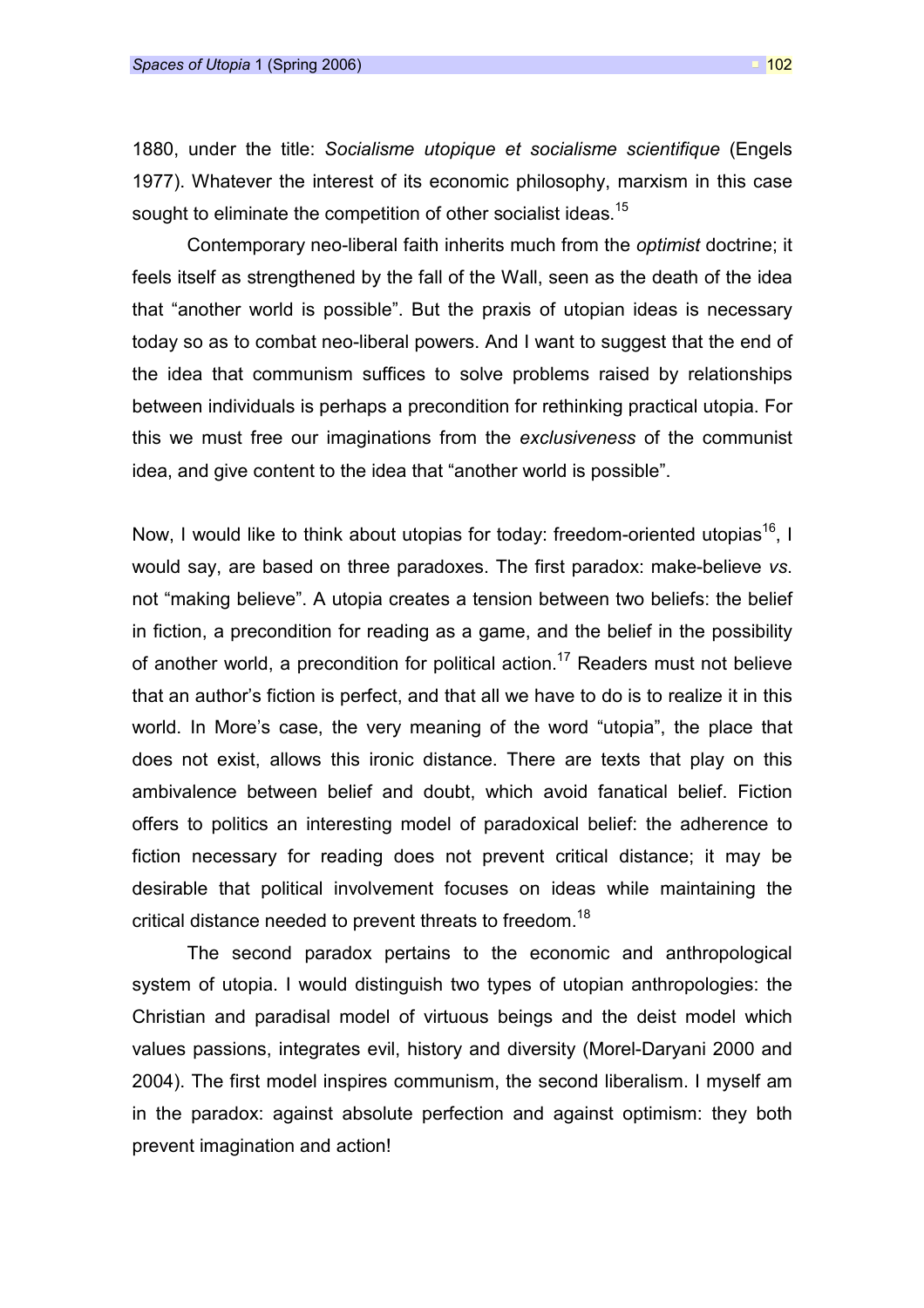The utopia of the communist paradise has perhaps functioned as negative for the transformation of socio-political relationships as the optimistic faith. A possible solution: understanding that the distinction between communism and liberalism does not suffice to characterize a social, cultural and political system, and that we must enlarge perspectives to avoid forms of inequality that can be found both in liberal utopias and communist ones.<sup>19</sup> Another solution: aim for a better world, and not a perfect one. And as one must continue the struggle against the enemies of utopia who accuse all utopias of unrealism. I have invented a word: "alterrealism".<sup>20</sup> Utopia must be neither realist nor unrealistic, but alterrealist.

The final paradox involves the written form of utopias, as an answer to the question: how do we write utopias without being authoritarian authors (Loty 1998)? Dialogue is or should be the predominant form for the genre which connects fiction and reality, belief and demystification.<sup>21</sup> It is this form that allows an escape from the authoritarian monologue of a perfect world. Dialogue allows a distanced kind of belief.

For the utopian imagination to work well, it must stimulate the desire for dialogical writing: this will produce many collective texts, especially legal texts, which unite imagination and reality, and possess the virtue of changing reality if we all believe in them. $^{22}$ 

Finally, one must hope for the emergence of some equivalents of Thomas More's dialogical Utopia for today's world, and also the development of a largescale collective movement, the association of individualities ready to reinvent utopia and politics. Numerous texts. A few powerful texts, but no unique or sacred texts. Texts that inspire others, especially legal work, so that in this world, everyday more violent, we may hope for a legal radicality that may reduce the level of physical violence.

I will end with an account of a program for encouraging the production of new utopian and legal fictions, a program that I have opened to my students already. The first stages were the following: I proposed to my students at the University of Rennes that they write a utopian or juridical fiction, outside of their required work. The first time, I got four fictions. The following year, about twenty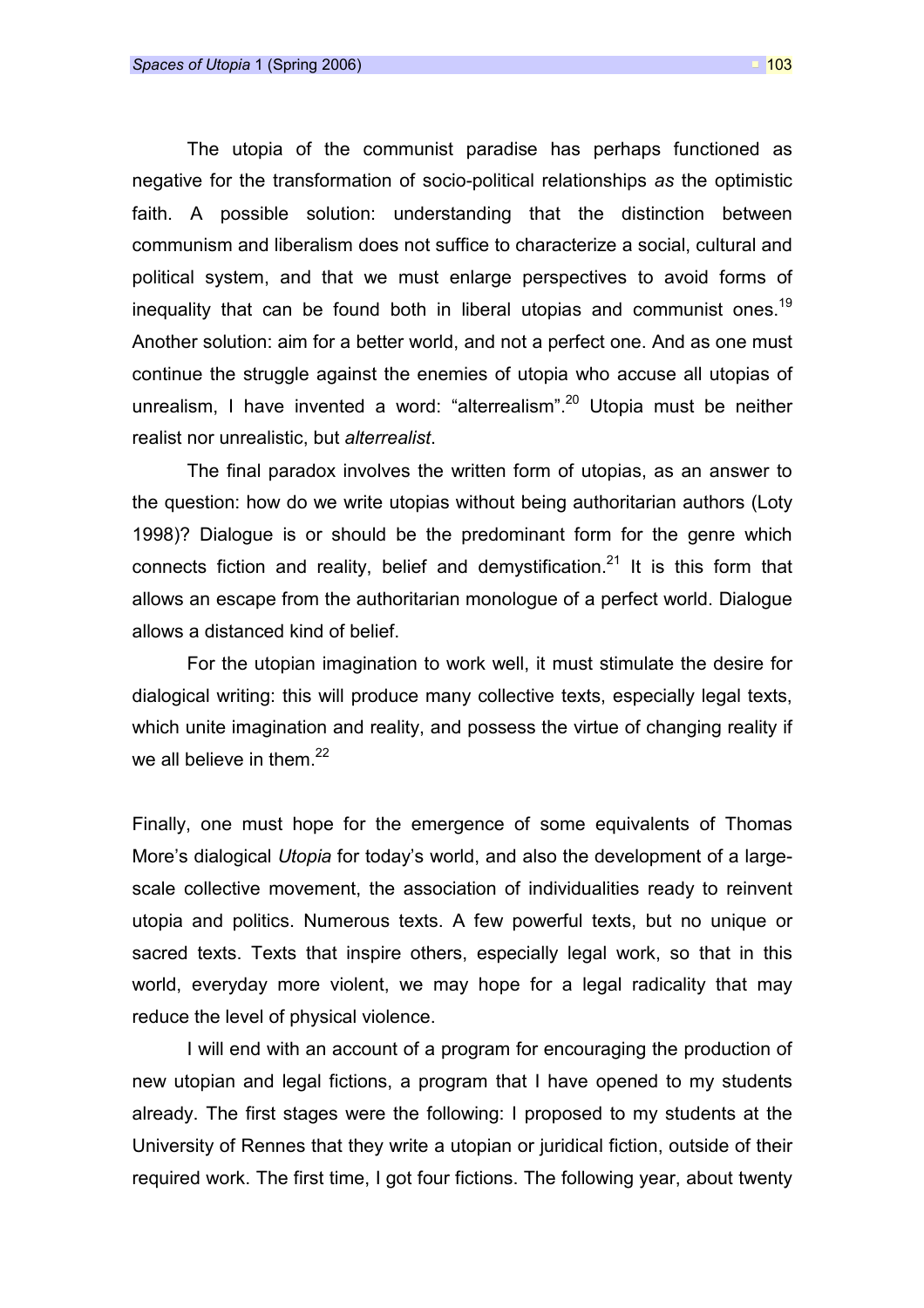texts, and I xeroxed a collection of them. Each year the number increased: I think this comes at once from the greater force of my conviction and from the increasing urgency of planetary politics. There are now three collections from Rennes (Loty 2002c, 2004 and 2005a). This year (2005) I have given some seminars and talks in the United States, with my American friends Julia Douthwaite and Mary Baine Campbell. Julia and Mary have proposed to their students that they write utopias as well.<sup>23</sup> The collection from Notre Dame University has already arrived, and we expect the collection from Brandeis University soon (Douthwaite 2005; Campbell 2006). Anne-Rozenn Morel, who is writing a doctoral thesis on utopias written during the French revolution, has just edited a collection from the University of Haute-Alsace (IMorel-IDaryani 2005).  $^{24}$ Next time we are going to edit a Franco-American collection (and this time, or soon afterwards, we hope to include texts from others countries and languages, especially Portuguese...).<sup>25</sup> The project also involves reflection on the uses of the internet, especially the collective writing of legislative texts (laws, statutes, etc.). Jean Sallantin invited me to present this program during a week of meetings organized by the National Center for Scientific Research (CNRS) on theories of law and juridical systems as complex evolutionary systems – a series of meetings organized specifically by Danièle Bourcier and Paul Bourgine (Loty 2005c); in the wake of our work together I hope sometime to put in place, at the intersection of law, literature and informatics, some experimentation with software for the collective drafting of bills (projets de loi), or a Constitution (the collective and democratic writing which we so lacked in the case of the "European Constitution").<sup>26</sup>

The eventual aim of this program is the organization of a large editorial operation, the publication of pamphlets and small-format books, from utopian fictions to legislative bills. This will be accompanied by an Internet site permitting the diffusion of brief texts and experiments in the collective writing of legal texts.

My hope is to arrive eventually at a very large distribution of many texts, including if possible an international edition. Hundreds of thousands of copies will still be too modest compared to the need for renewal of a form of belief in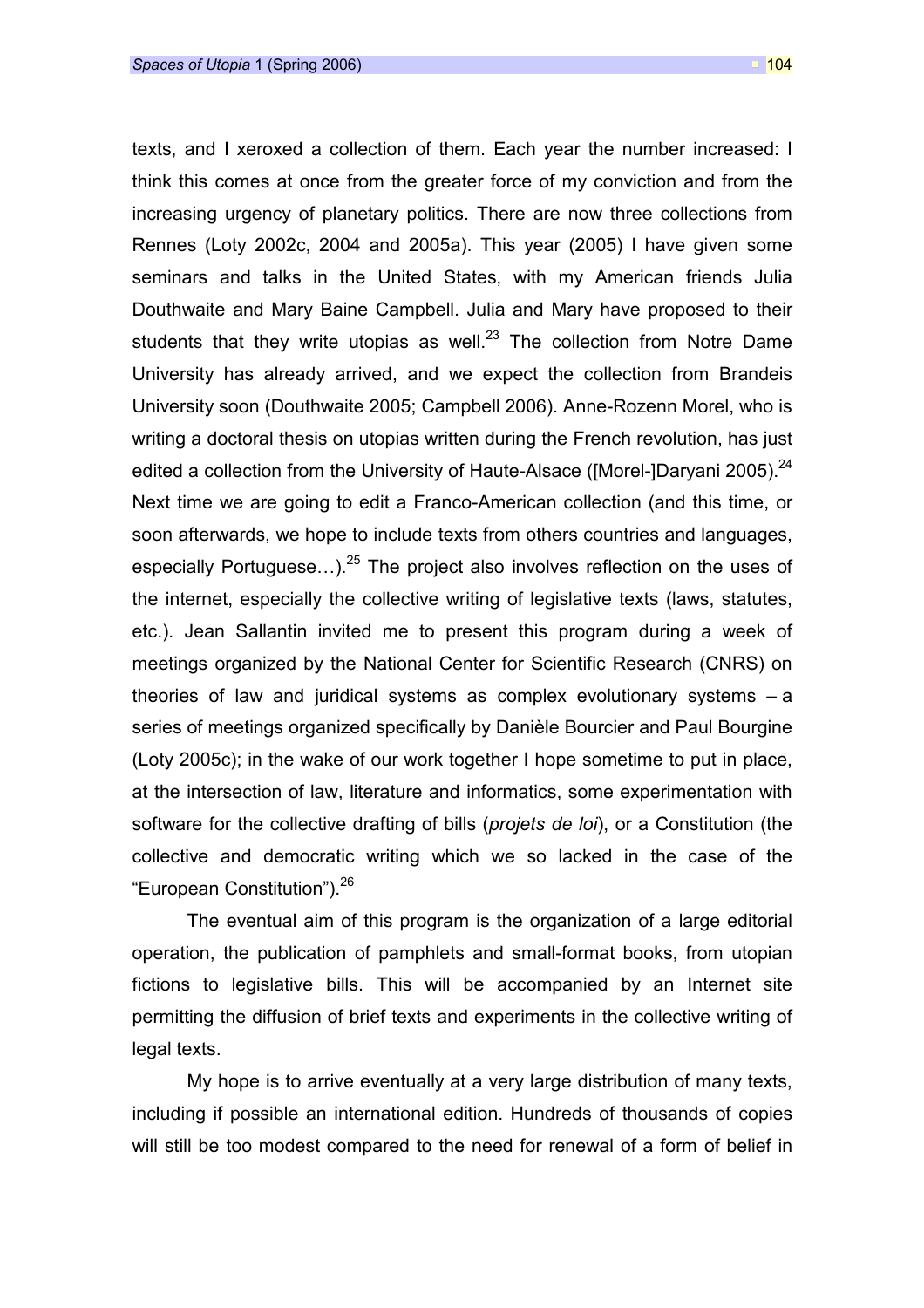politics, and for the collective elaboration of positive new projects for the battles and the victories to come.

My final words will be to say that we are looking for writers, on the one hand students, from all countries and languages, to whom their teachers propose participation in our program; we are also looking for some more experienced writers – perhaps among you, readers – who would like to try writing longer texts. $27$  This activity will constitute a meeting-place of reflection and action. So please don't hesitate to join us.<sup>28</sup>

## **Notes**

 $\overline{a}$ 

 $3$  Berlin is a geopolitical and geo-cultural epicenter for thinking utopia today. For a study of attitudes towards utopia in the two Germany's before the fall of the Wall, see Baillet 2003 (for a review of this book, see Loty 2005d). For a profound and ironic view of contemporary modes of utopian hope, see also the film Good Bye Lenin! (2003), directed by Wolfgang Becker from a screenplay by Bernd Lichtenberg: http://www.ocean-films.com/goodbyelenin/sommaire.htm

Berlin has played an important role in my thinking, at the intersection of investigations presented first in France and then in the USA and Europe. I thank Fernando Vidal and Claudia Swan, who invited me in 2002 to the Max Planck Institute of the History of Sciences in Berlin, a few steps from the former Wall and the former headquarters of the Gestapo, to give a talk entitled: "Discours sur l'imagination divine et pratiques de l'imagination utopique: un combat politique" [Discourse on the Divine Imagination and the Practices of the Utopian Imagination: A Political Struggle] (Loty 2002a). In January 2004, Lorraine Daston enabled me to pursue my research in Berlin as a Visiting Scholar at the same branch of the Max Planck Institute, in the framework of the research program "Knowledge and Belief". My two stays in Berlin occasioned

<sup>&</sup>lt;sup>1</sup> I thank David Allen and Mary Baine Campbell who have helped me translate this article. Any linguistic faults which remain are my own.

 $2$  The full program proposes the writing of imaginative political texts, from utopias to law. Between these two kind of texts, there is what I call "legal fictions" (or "legal utopias"), which are legal texts presented in utopias or as utopias (proposed or adopted in a fictive place). The best example of such an author (but not a good ideological model!) is Rétif de la Bretonne, who wrote, at the end of the eighteenth century, a number of legal texts or constitutions presented as realised in an imaginary country, or to be adopted in this world: L'andrographe [or Anthropographe], ou idées d'un honnête-homme, sur un projet de rêglement, proposé à toutes les Nations de l'Europe pour opérer une Réforme générale des mœurs, et par elle, du Genrehumain, 1782 [The Andrographe (or Andrographe), or ideas of a gentleman concerning a regulatory project, proposed to all the Nations of Europe for putting into effect a general Reform of manners, and by that means, of Human-kind]. See also Rétif de la Bretonne 1980a, 1980b and 1987. The complete works of Rétif have been published in a facsimile edition by the Éditions Slatkine (Genève); a series of critical editions is in production from Éditions Champion (Paris). For an account of the whole set of works by Rétif, see Testud 1977; Coward 1988 and Coward 1991. On L'Anthropographe, see Loty 1988. See also the website of the Société Rétif de la Bretonne: http://www.retifdelabretonne.net/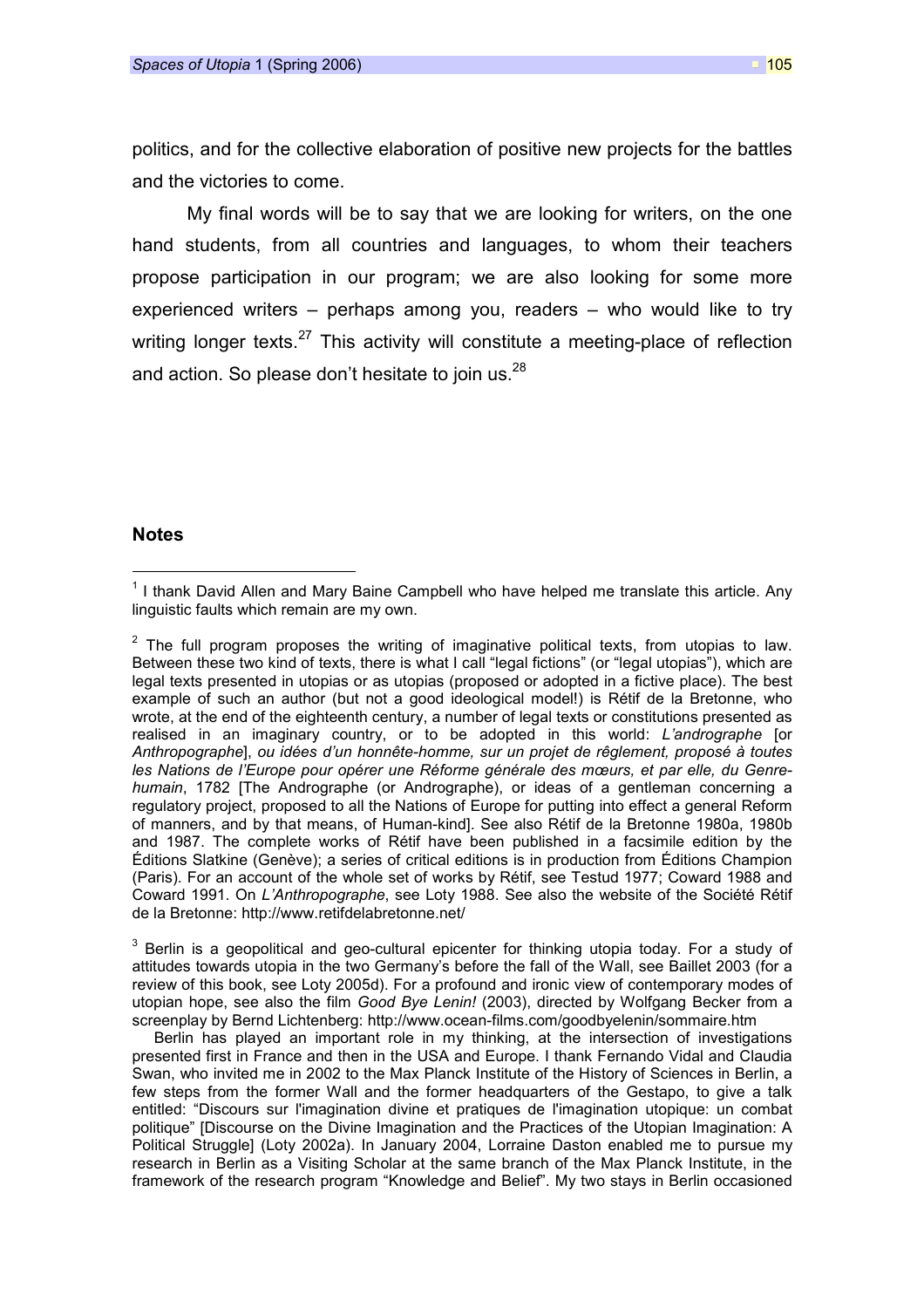$\overline{a}$ 

the beginning my collaboration with Mary Baine Campbell and Julia Douthwaite, who invited me in 2005 to teach classes on utopia at Brandeis University in Massachusetts and at Notre Dame (Indiana), and to give at Notre Dame, as well as at Harvard University's Center for the Humanities (thanks to the kind invitation of Lynn Festa and Susan Staves), a talk on the subject of "Optimism as a religious Faith, vs. Utopia as a political Belief. Is another World possible? (1705-2005)" (Loty 2005b). (This academic collaboration, pedagogical and editorial, could not have taken place without the financial aid of the Nanovic Institute for European Science at Notre Dame, for which I am especially grateful.)

<sup>4</sup> Since this talk was delivered, France has undergone serious urban violence, during October and November 2005. It is essential to get beyond the growing ethnicisation of many practices and interpretations (which can also, paradoxically, arise from certain forms of anti-racism); it is necessary to look into political solutions at once educational and economic at the height of the problems. The situation is complex, but this does not prevent the understanding that a terrible economic violence and the lack of a belief in a political alternative have produced in turn a sterile aggression (see the newspaper article of Hémery et al. 2005: 36: "The forces which are reclaimed from democracy and social justice must urgently organize a solidarity movement, to affirm the imperative of a radical change from the neo-liberal decisions which have led to the present explosion, the refusal of an ethnicisation of the problems, and the necessity of looking into solutions at the global level").

<sup>5</sup> Association pour la Taxation des Transactions pour l'Aide aux Citoyens [Association for the Taxation of Transactions for Citizen Aid], founded in 1998 (http://www.france.attac.org/), and international in scope (http://www.attac.org/index.htm).

 $6$  The protests in Seattle of 1999 took place at a summit meeting of the World Trade Organization (WTO). Seattle is considered the birthplace of what has been called the "altermondialist" movement, a name which began to appear commonly after the first World Social Forum in Porto Alegre, in January 2001, and after the demonstrations in Genoa against the G8 summit in July of the same year. See Ramonet 2005 and the web site of Le Monde diplomatique: http://www.monde-diplomatique.fr/mav/

 $^7$  On the history of optimism, see Loty 1997, Loty 2001a, and my doctoral thesis, Loty 1995.

 $8$  On the relations between the idea "optimiste" and economic liberalism, especially the concept we would today call economic ultra-liberalism, see Loty 1993 and 1994. See also Elster 1975.

9 Mandeville 1705-1714-1723-1729. See Gautier 1993.

 $10$  This paradoxically active determinism is that of Diderot in Jacques le Fataliste et son maître (Diderot 2000 [1778-1780 and 1796]) and of Condorcet in the Esquisse d'un Tableau des progrès de l'esprit humain (Condorcet 1988 [1795]); see Loty 1989.

 $11$  For an analysis of the mystifying effects of words like "utopia", see Loty 2006.

 $12$  The Oxford English Dictionary (online version of 28 April, 2005; http://www.oed.com/) permits me to add, for the adjective form "utopian", some usages conveying the pejorative notion of impossible idealism earlier than those I had discovered for the common noun. It is difficult to interpret the shifting of usages and the moment of emergence of the pejorative connotation of the word. I cite from the examples in this historical dictionary an occurrence of 1646: "J. Cook, Vind. Law 28, Thats but a Utopian consideration, a possibility which never comes into Act" and, to describe an individual (a "utopiste" in present-day French), another of 1661: "Cowley, Cromwell Wks. 1906 II. 373 You are… a Theoretical Common-wealths-man, an Utopian Dreamer". Thanks to Mary Baine Campbell and Jason S. McLachlan for helping me to do this research, in the heart of the Harvard Forest (Harvard University).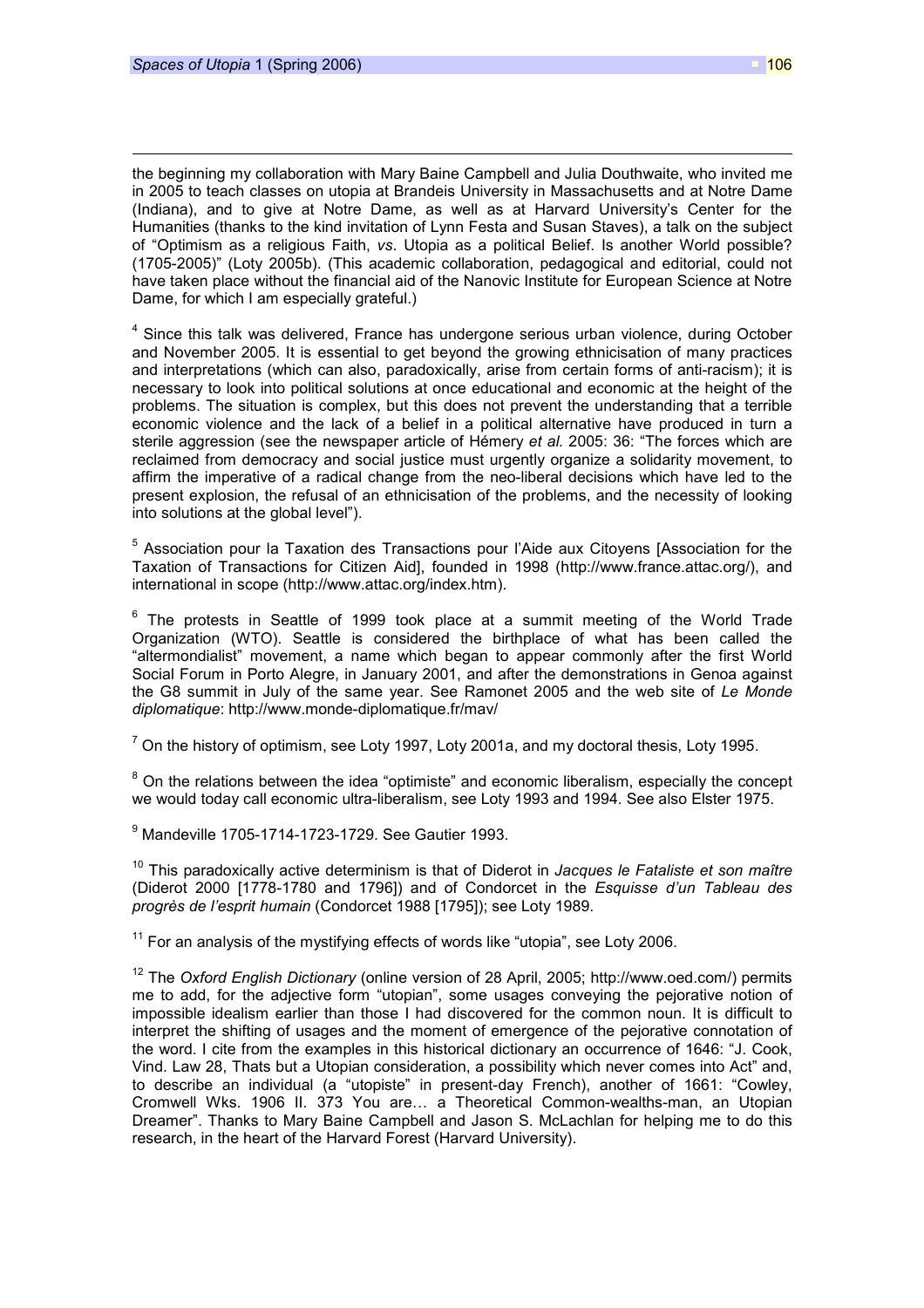$\overline{a}$ 

 $13$  For the transformation of the word from a proper noun invented by Thomas More in 1516 to a common noun with a pejorative sense, my dating (1705 for the first usage in English as a noun at once common and pejorative) differs from the analysis of the Oxford English Dictionary, which only cites the notion of the impossible ideal from 1734.

 $14$  The cited passage continues: "these same worlds, however, would be quite inferior in goodness to our own. I wouldn't know how to make you see it in detail, because how can I know infinities, how can I represent them to you and compare them to each other? But you must judge them, with me, ab effectu, since God has chosen this world just as it is". Here is the original in French, with the passage that follows: "Il est vrai qu'on peut s'imaginer des mondes possibles, sans péché et sans malheur; et qu'on pourrait faire comme des romans, des utopies, des Sévarambes; mais ces mêmes mondes seraient d'ailleurs fort inférieurs en bien au nôtre. Je ne saurais vous le faire voir en détail; car puis-je connaître et puis-je vous représenter des infinis et les comparer ensemble ? Mais vous le devez juger avec moi ab effectu, puisque Dieu a choisi ce monde tel qu'il est" (Leibniz, 1969: 109). [ab effectu: from or by the effect]. For a critique of Leibniz's hypocritical and illogical rhetoric, see my doctoral thesis (Loty 1995). On the Leibnizian practice of hypocrisy, see Friedmann 1962.

 $15$  Our own epoch is, on the contrary, perhaps propitious for the rediscovery of the diversity of socialist ideas. Among them, the ideas in Marx's texts can be rediscovered, in order that they will no longer be read as absolutely necessary, perfectly sufficient, and definitively sacred. I read with interest Karl Polyani (Maucourant 2005), and a Marx revisited by anarchism (Zinn 1999).

 $16$  The literary, anthropological and political genre of utopia is neither to be defended nor accused en bloc. Everything is possible, happily and unhappily, in the domain of the political imagination. I have deepened my thinking on this thanks to Marianne Duflot-Czarniak, who invited me to present a talk in June 2003 entitled "L'utopie: de quelle imagination politique avons-nous besoin? [Utopia: Which Political Imagination do We Need?]" (Loty 2003). There are both emancipatory utopias and others which are abominable in their authoritarianism, their sexism, their racism, their eugenics: see Loty 1986 and Loty 2002b. See also my paper from the conference "Eugenics in Europe, Yesterday and Today" [L'Eugénisme en Europe hier et aujourd'hui], of which the proceedings were supposed to appear from Éditions Autrement: a paper which was summarized by Éric Bacque (Loty 1994b): http://www.genetique-etliberte.asso.fr/pagecrconference.html#Desutopies

 $17$  Jean Goulemot has stressed this very old hesitation between the reading of utopias as political texts and their reading as texts of entertainment (Goulemot 1984). Anne-Rozenn Morel-Daryani is pursuing a study of the possible articulation between the ludic and the political (Morel-Daryani 2006).

 $18$  These thoughts correspond to the object of the research program "Croyance et Imagination utopique et juridique [Utopian and Juridical Belief and Imagination]" of the research group "Textes et Savoirs, Transdisciplinarité et Politique [Texts and Knowledges, Transdisciplinarity and Politics]" (TSTP), research group drawn from the research team "Centre d'Etude des Littératures Anciennes et Modernes [Center for the Study of Classical and Modern Languages]" (see http://www.uhb.fr/labos/celam/, or for the TSTP seminar:

http://www.uhb.fr/labos/celam/seminaires/seminaires2.htm#tstp). The program is being developed also in connection with the Institute of the Americas at Rennes (http://www.idarennes.org/), under the title "Imagination utopique et juridique: France / Amériques", potentially open as well to comparison with other countries or continents. The research into forms at once powerful and distanced from faith in politics, which belongs with the tradition of utopian irony, is a key to utopias for today (see Campbell 2006a).

 $19$  I thank Claude Blanckært, Jacqueline Carroy and Nathalie Richard, who invited me to present a talk in May 2001 to the seminar "Histoire des sciences de l'homme et de la société [History of the Human and Social Sciences]" at the Centre Koyré, a seminar sponsored by the Société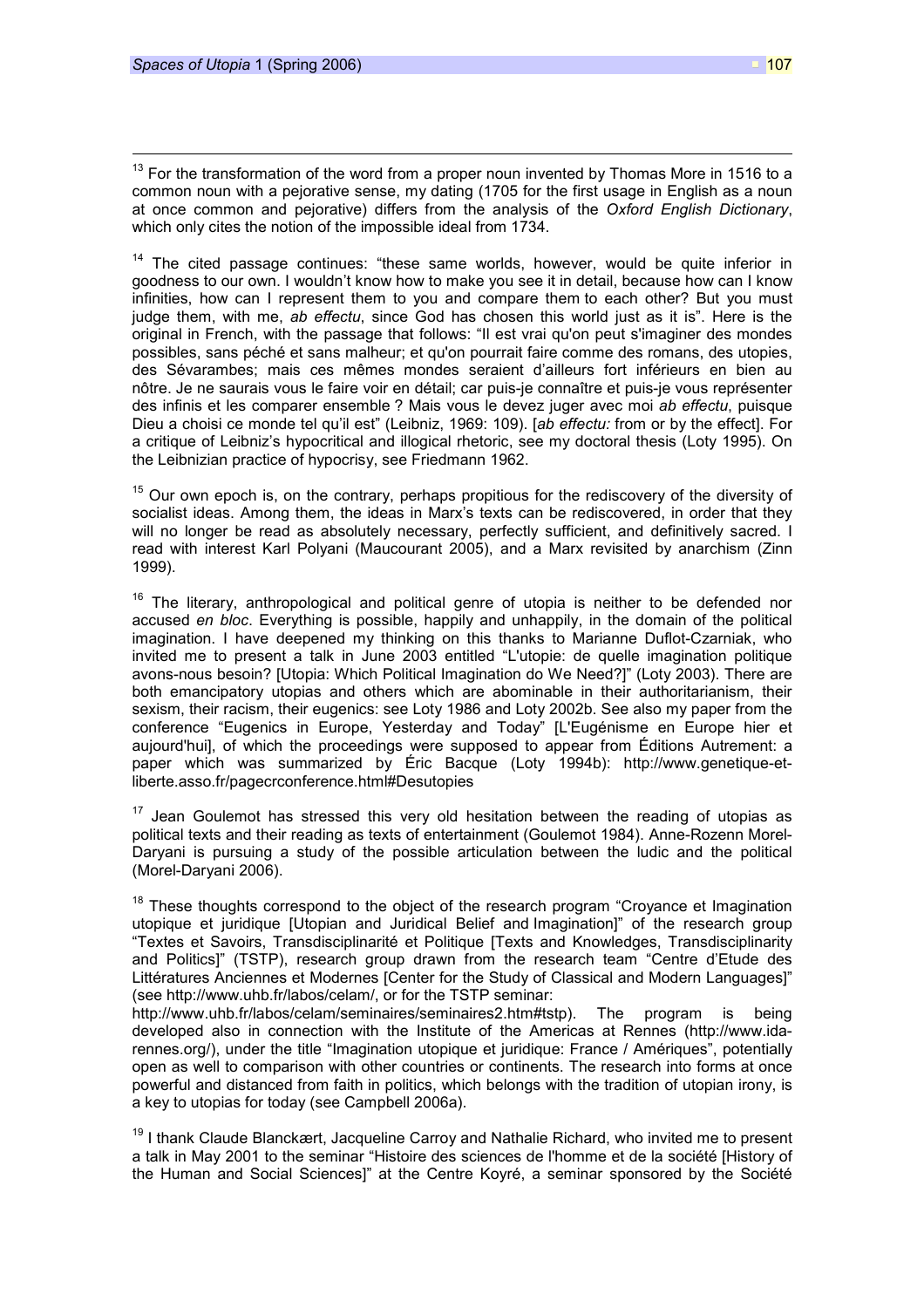$\overline{a}$ 

Française pour l'Histoire des Sciences de l'Homme [French Society for the History of the Human Sciences: http://www.bium.univ-paris5.fr/sfhsh/]. This talk allowed me to sketch a preliminary synthesis of my work on optimism and utopia, to think about the relations between the two and between economic liberalism and communism (Loty 2001b).

 $20$  I invented the word in the subtitle of a collections of utopian fictions published in June, 2004 (Loty 2004). On the stakes of this neologism, see "Alterréalistes de tous les pays… [Alterrealists of all countries…]", introduction to Loty 2005a.

 $21$  On dialogue as literary and philosophical genre, see Pujol 2005.

 $22$  Reflection on the particular and combined effects of literature and law is one of the research interests of Philippe Corno (see Boisset & Corno 2006, and see especially Corno's doctoral thesis in progress: Le divorce dans la littérature de la Révolution française (1789-1804): Textes et représentations, directed by Isabelle Brouard-Arends and Laurent Loty, at the University of Rennes 2).

 $23$  In order to dare to imagine utopia today, and to incite people to compose them, a consciousness of the dangers inscribed within "reality" is necessary, a consciousness of the ambivalences of the utopian imagination itself, as well as the desire not to dissociate one's knowledge from action, the freedom of spirit and the combativeness to oppose oneself to academicism without ever losing courage (see Campbell 1999 and 2003; Douthwaite 2002 and Douthwaite & Vidal 2005).

 $24$  The subiect of Anne-Rozenn Morel's thesis engages new perspectives on utopias in regard to the anthropological conceptions of which they form the vehicles, and to their interactions with historical reality, legal texts, etc.: *Imaginaire et politique: les fictions utopiques pendant la* Révolution française (1789-1804), directed by Isabelle Brouard-Arends and Laurent Loty, Université Rennes 2.

 $25$  It was a great pleasure to meet at New Lanark the Portuguese team which has launched an annual competition of new utopian texts; my bet is that the Franco-American and Portuguese teams will figure out how to join together, that writers in France, the United States and other countries will participate in the Portuguese and international competition, that the texts of this competition will be published by the Franco-American editorial venture, which aspires to be world-wide. Who said or even thought that an immense international movement was impossible? Utopian? Alterrealist!

 $26$  The project is under way with Jean Sallantin, who works at the intersection of law and informatics in the LIRMM: Laboratoire d'Informatique, de Robotique et de Microélectronique de Montpellier [Montpellier Informatics, Robotics and Microtechnology Laboratory] (CNRS). The free software used for the Wikipedia encyclopedia would be interesting for this project (see http://en.wikipedia.org/wiki/Main\_Page, and on the "wikis": http://en.wikipedia.org/wiki/Wiki). Thanks to Jean-Baptiste Soufron (Lead Legal Coordinator of the Wikimedia Foundation), for his offer of help in this area. See Sallantin & Soufron 2005: http://complexsystems.lri.fr/Portal/tikiindex.php?page=The+evolution+of+free%2Flibre+and+open+source+software+contracts+%3A +a+dynamic+model

 $27$  It took me a long time to figure out that I could also make this demand of myself. A writing project is under way: for starters, the scene takes place….in Berlin.

 $^{28}$  loty@ccr.jussieu.fr, campbell@brandeis.edu, Armoreldaryani@yahoo.fr, philippe\_corno@yahoo.fr.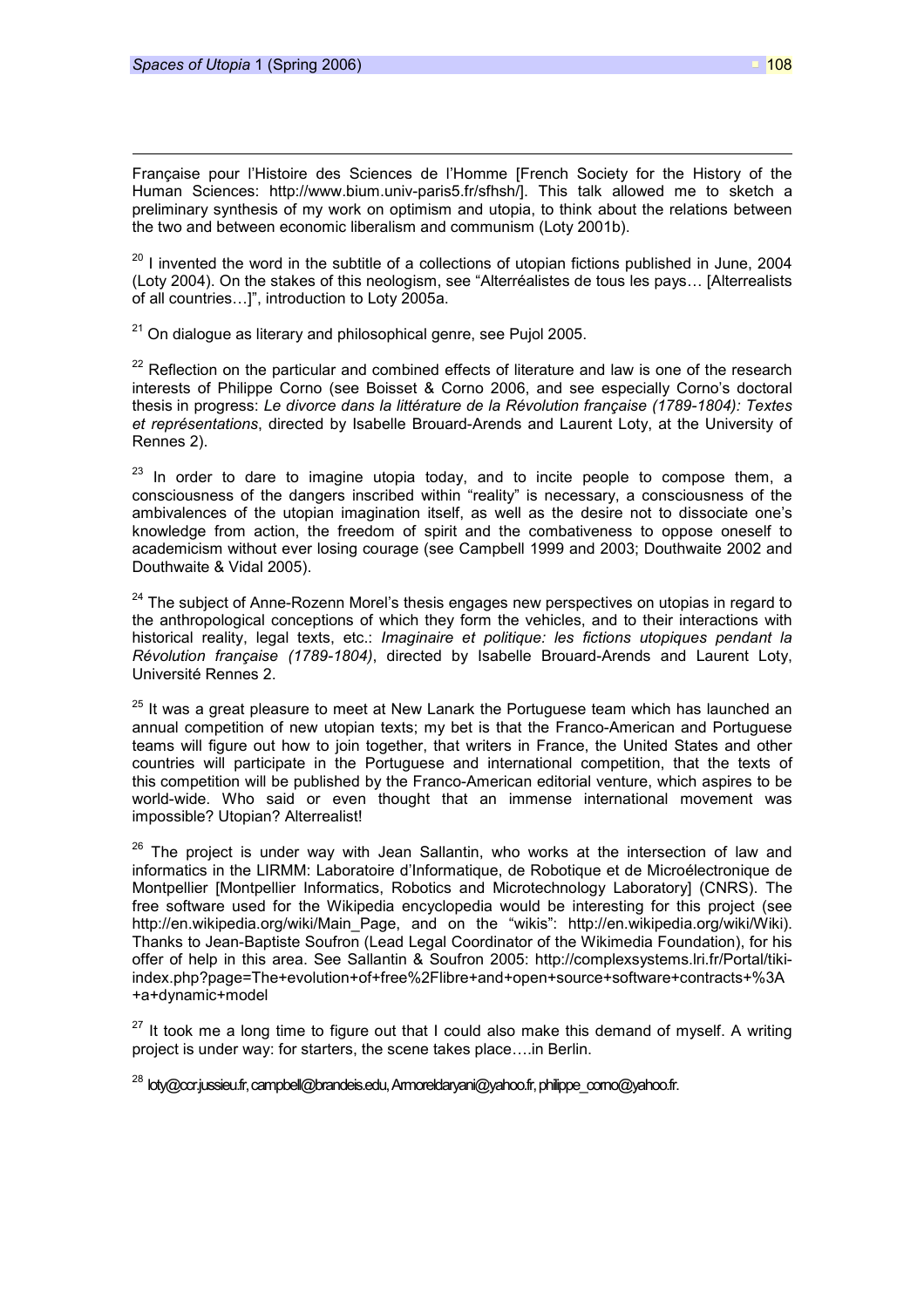## Works Cited

Abensour, Miguel (2000), L'Utopie de Thomas More à Walter Benjamin, Paris, Sens et Tonka.

Baillet, Florence (2003), L'utopie en jeu: Critiques de l'utopie dans le théâtre allemand contemporain, Paris, CNRS Éditions, "De l'Allemagne".

Becker, Wolfgang (2003), Good Bye Lenin! (film from a screenplay by Bernd Lichtenberg).

Boisset, Emmanuel & Philippe Corno (eds.) (2006), Littérature et Événement, Actes du colloque international jeunes chercheurs de Rennes 2, 4-6 March 2004, forthcoming from Presses Universitaires de Rennes in 2006.

Campbell, Mary Baine (1999; 2004), Wonder and Science: Imagining Worlds in Early Modern Europe, Ithaca and London, Cornell University Press.

(2003), Trouble, Pittsburgh, Carnegie Mellon University Press.

(2006a), "Utopia now", in this issue of the online journal Spaces of Utopia.

Campbell, Mary Baine (ed.) (2006b), Who Says Utopia is a Dream? Towards an Alterrealism,  $6<sup>th</sup>$  anthology of utopias, introduction by Mary Baine Campbell, Brandeis University, Waltham (Massachussets), forthcoming 2006.

Castel, Père Louis-Bertrand (1737-1738), (review of) "Essais de Théodicée [...], 1734", Mémoires pour l'Histoire des Sciences et des Beaux-Arts, January 1737, pp. 5-36; February 1737, pp. 197-241; March 1737, pp. 444-471; June 1737, pp. 953-991; April 1738, pp. 699-715.

Collin d'Harleville, Jean-François (1788), L'Optimiste, ou l'Homme content de tout, verse comedy in five acts, Paris, Prault.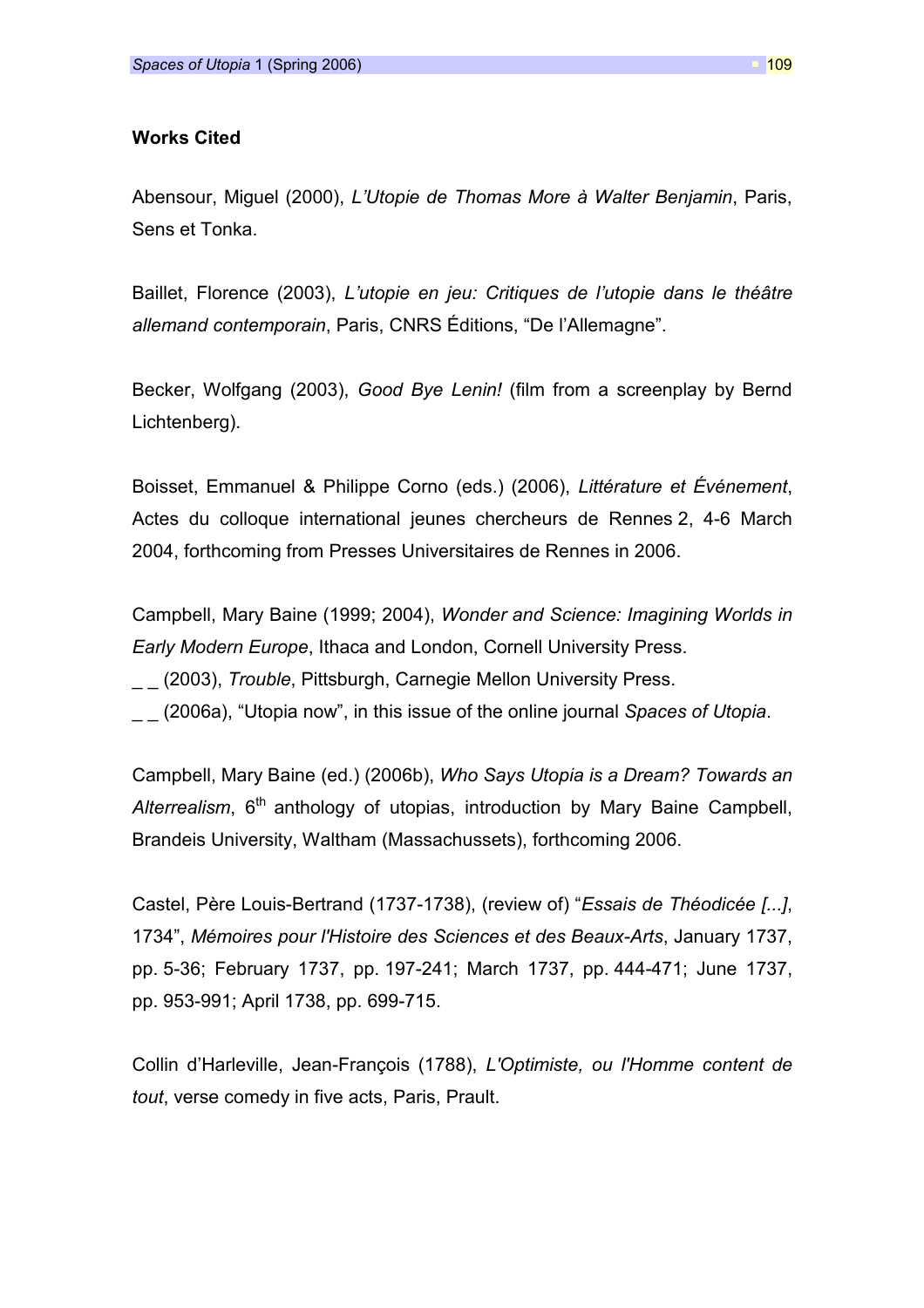Condorcet, Jean-Antoine-Nicolas de Caritat, marquis de (1988), Esquisse d'un Tableau des progrès de l'esprit humain, Paris, GF-Flammarion [1795].

Coward, David (1988), "De la réforme à la 'réformation': Rétif et les 'Idées singulières'", *Études rétiviennes*, n.º 9 (December), pp. 17-36.

(1991), The Philosophy of Restif de la Bretonne, Oxford, Voltaire Foundation, "Studies on Voltaire and Eighteeth Century".

Diderot, Denis (2000), Jacques le Fataliste et son maître, Paris, Le Livre de Poche classique (published in the manuscript journal of the Correspondance littéraire 1778-1780, then as a book in 1796).

Douthwaite, Julia (2002), The Wild Girl, Natural Man and the Monster: Dangerous Experiments in the Age of Enlightenment, Chicago and London, University of Chicago Press.

Douthwaite, Julia (ed.) (2005), Échos d'Outre-Atlantique, utopia anthology, 4<sup>th</sup> series, with introduction by Julia Douthwaite "Pensées, paroles et actions", University of Notre Dame (Indiana), USA, April.

Douthwaite, Julia & Mary Vidal (eds.) (2005), The Interdisciplinary Century: Tensions and Convergences in 18th-century Art, History and Literature, Oxford, Voltaire Foundation, "Studies on Voltaire and the Eighteenth Century".

Elster, Jon (1975), Leibniz et la formation de l'esprit capitaliste, Paris, Aubier.

Engels, Friedrich (1977), Die Entwicklung des Sozialismus von der Utopie zur Wissenschaft [1882, d'abord publié en français dans la Revue socialiste, sous le titre: Socialisme utopique et socialisme scientifique, 1880], Paris, Éditions sociales.

Friedmann, Georges (1962), Leibniz et Spinoza, new edition, rev. and exp., Paris, Gallimard, "Idées" [1946].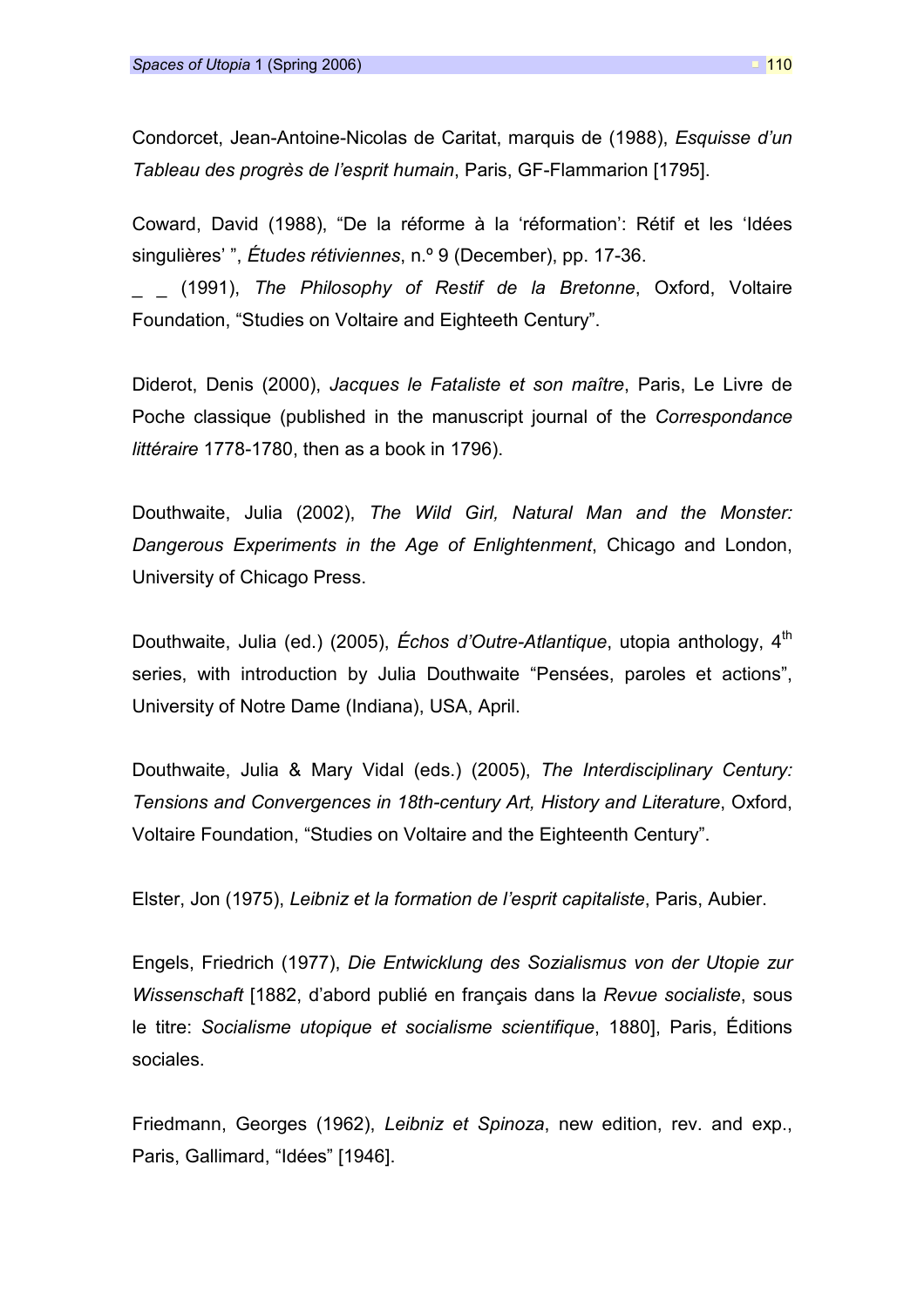Gautier, Claude (1993), L'invention de la société civile : Lectures angloécossaises, Mandeville, Smith, Ferguson, Paris, Presses Universitaires de France.

Goulemot, Jean (1984), "Nouveautés: les utopies", Histoire de l'édition française, under the direction of Roger Chartier et Henri-Jean Martin, with the collaboration of Jean-Pierre Vivet, II. Le Livre triomphant (1660-1830), Promodis, pp. 231-239.

Hazard, Paul (1941), "Le problème du mal dans la conscience européenne du dix-huitième siècle", The Romanic Review, vol. 32, 2 (April), pp. 147-170.

Hémery, Daniel; Claude Liauzu; Gilbert Meynier & Pierre Vidal-Naquet (2005), "Où va la République ?", Libération, 16 novembre, p. 36.

Lebaron, Frédéric (2003), Le Savant, le Politique et la Mondialisation, Paris, Éditions du Croquant, "Savoir / Agir".

Leibniz, Gottfreid Wilhelm (1969), Essais de Théodicée: sur la bonté de Dieu, la liberté de l'homme et l'origine du mal, chronology and introduction by Jacques Brunschwig, Paris, Garnier-Flammarion [1710].

Loty, Laurent (1986), "La Découverte australe (1781): Une utopie évolutionniste et eugéniste", Études Rétiviennes, nº 4-5 (décembre), pp. 27-36.

\_ \_ (1988), "Le peuple et la populace chez les philosophes des Lumières et chez Restif de la Bretonne (le projet de réforme utopique de l'Anthropographe et l'analyse de son impossibilité historique)", Études Rétiviennes, n° 8 (juin), pp. 33-42.

\_ \_ (1989), "Condorcet contre l'optimisme: de la combinatoire historique au méliorisme politique", in Pierre Crépel and Christian Gilain (eds.), Condorcet mathématicien, économiste, philosophe, homme politique, Actes du Colloque international de Paris, 8-11 juin 1988, Paris, Minerve, pp. 288-296.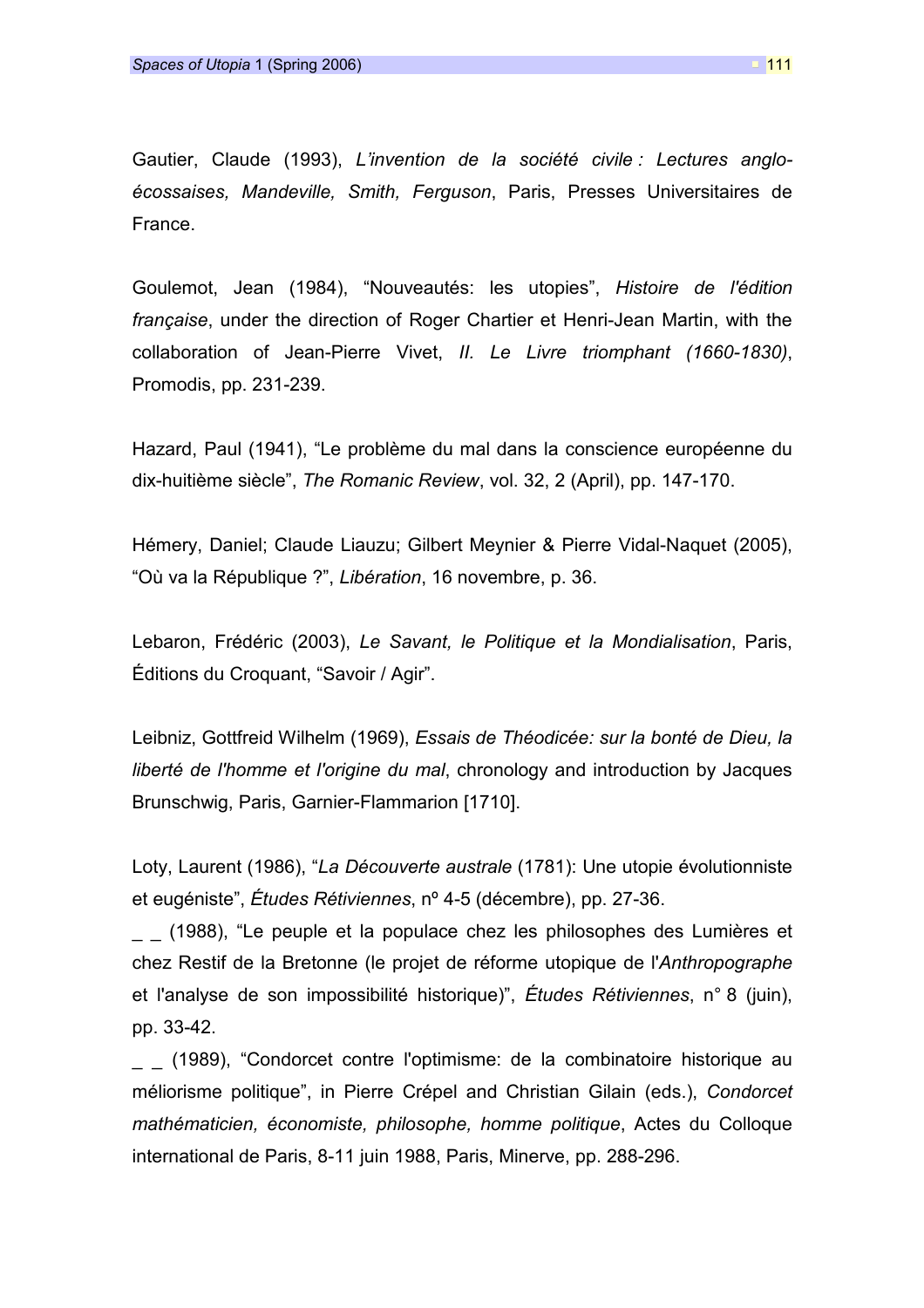\_ \_ (1993), "Le meilleur des mondes selon Candide", Notre Histoire, special issue on Voltaire, n° 105 (November), pp. 41-43.

\_ \_ (1994a), "Métaphysique et science de la nature: Dupont de Nemours contre la théorie de l'instinct", in Claude Blanckært, Jean-Louis Fischer and Roselyne Rey (eds.), Nature, Histoire, Société : Essais en hommage à Jacques Roger, Paris, Klincksieck.

(1994b), "Des utopies eugénistes aux problèmes bioéthiques et biopolitiques contemporains" [talk given during the conference L'Eugénisme en Europe hier et aujourd'hui (Paris, 13 janvier 1994), and summarized on the website of the Association Génétique et liberté, by Éric Bacque: http://www.genetique-et-liberte.asso.fr/pagecrconference.html#Desutopies]

\_ \_ (1995), La Genèse de l'optimisme et du pessimisme (de Pierre Bayle à la Révolution française), doctoral thesis under the direction of Jean Goulemot, Université de Tours, 3 vol.

(1997), "Hasard, nécessité", "Optimisme, pessimisme", "Providence", in Michel Delon (gen. ed.), Dictionnaire européen des Lumières, Paris, P.U.F, pp. 534-535, 794-797 and 920-921.

(1998), "L'an 2000 en 1789", Quinzaine littéraire, n° spécial L'An 2000. Entre temps, n° 744 (août), pp. 18-19.

(2001a), "Chance, necessity", "Optimism, pessimism", "Providence", in Encyclopedia of the Enlightenment, Chicago, Fitzroy Dearborn Publishers, vol. I, pp. 231-233; vol. II, pp. 950-953 et 1120-1121.

\_ \_ (2001b), "Libéralisme et communisme avant l'institutionnalisation des sciences de l'homme: Réflexions sur les fondements théologiques d'une anthropologie élitiste", communication au séminaire "Histoire des sciences de l'homme et de la société" du Centre Koyré, seminar run by the Société Française pour l'Histoire des Sciences de l'Homme [French Society for the History of the Human Sciences].

\_ \_ (2002a), "Discours sur l'imagination divine et pratiques de l'imagination utopique: un combat politique" (paper for the international workshop "Rethinking the 'Sleep of Reason': Enlightenment Imagination", Program for the Study of Imagination de Northwestern University, U.S.A., and Max Planck Institute for the History of Science, Berlin).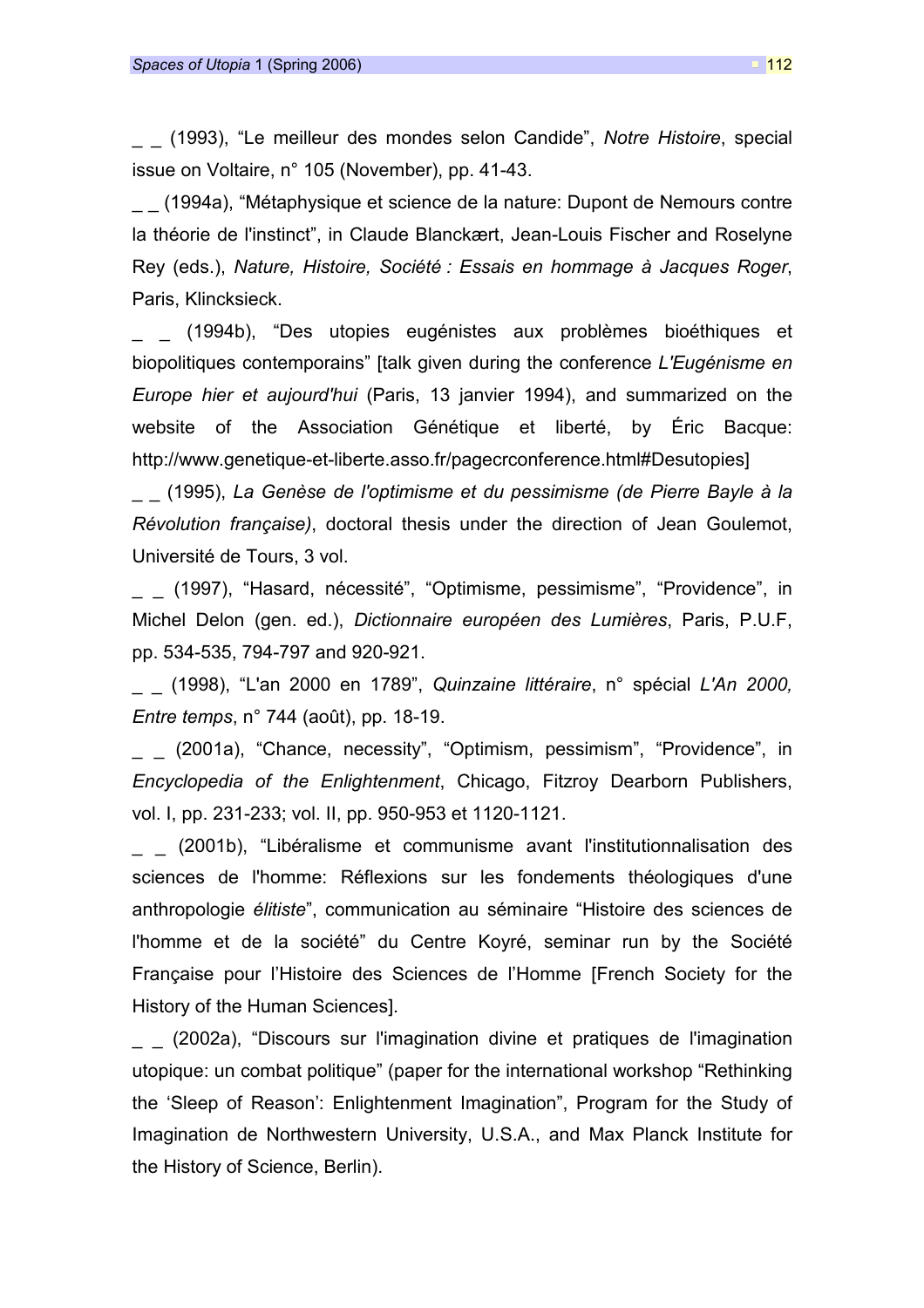(2002b), "Science et politique en fiction", in Michèle Riot-Sarcey, Thomas Bouchet et Antoine Picon (eds.), Dictionnaire des utopies, Paris, Larousse, pp. 200-201, 271.

(2002c), Qui a dit que l'utopie était une chimère ?, Anthology of utopias, Rennes, Reprographic Sevrices. University of Rennes 2, June.

(2003), "L'utopie: de quelle imagination politique avons-nous besoin?", paper for the Cercle philosophique et culturel Les Canuts, Mairie du 8e arrondissement de Lyon.

(2004), Qui a dit que l'utopie était une chimère ? Pour un alterréalisme, anthology of utopias,  $2^{nd}$  series, introduced by Laurent Loty, Rennes, Reprographic Services, University of Rennes 2, June.

(2005a), Qui a dit que l'utopie était une chimère ? Pour un alterréalisme, anthology of utopias, 3<sup>rd</sup> series, introduction by Laurent Loty ["Alterréalistes de tous les pays…", introduction trans. Mary Baine Cambell: "Alterrealists of every land…"], Rennes, Reprographic Services, University of Rennes 2, January.

(2005b), "Optimism as a Religious Faith vs. Utopia as a Political Belief. Is another World possible? (1705-2005)", talk given at Notre Dame University (Indiana) and at the Harvard Center for the Humanities, Barker Center, Harvard University (Massachusetts).

(2005c), "Pour un alterréalisme juridique par une écriture collective du droit", talk given during the summer seminar on Les théories du droit et les systèmes juridiques comme systèmes complexes, organised by Danièle Bourcier and Paul Bourgine, CNRS and the Program Action Concertée Incitative "Systèmes complexes en Sciences de l'Homme et de la Société", Berder, September 11- 16.

(2005d), review of Florence Baillet, L'utopie en jeu, in Théâtre s en Bretagne [sic], n° 22, Presses Universitaires de Rennes, 2<sup>e</sup> semestre.

(2006), "Les savoirs et les mots: effets mystificateurs de la dénomination disciplinaire, de la Renaissance au présent de l'historien", Le Français préclassique, n° 10, Actes du colloque international "La dénomination des savoirs en français préclassique (1500-1650)", Lyon, 24-25 juin 2005, Champion, forthcoming Spring 2006.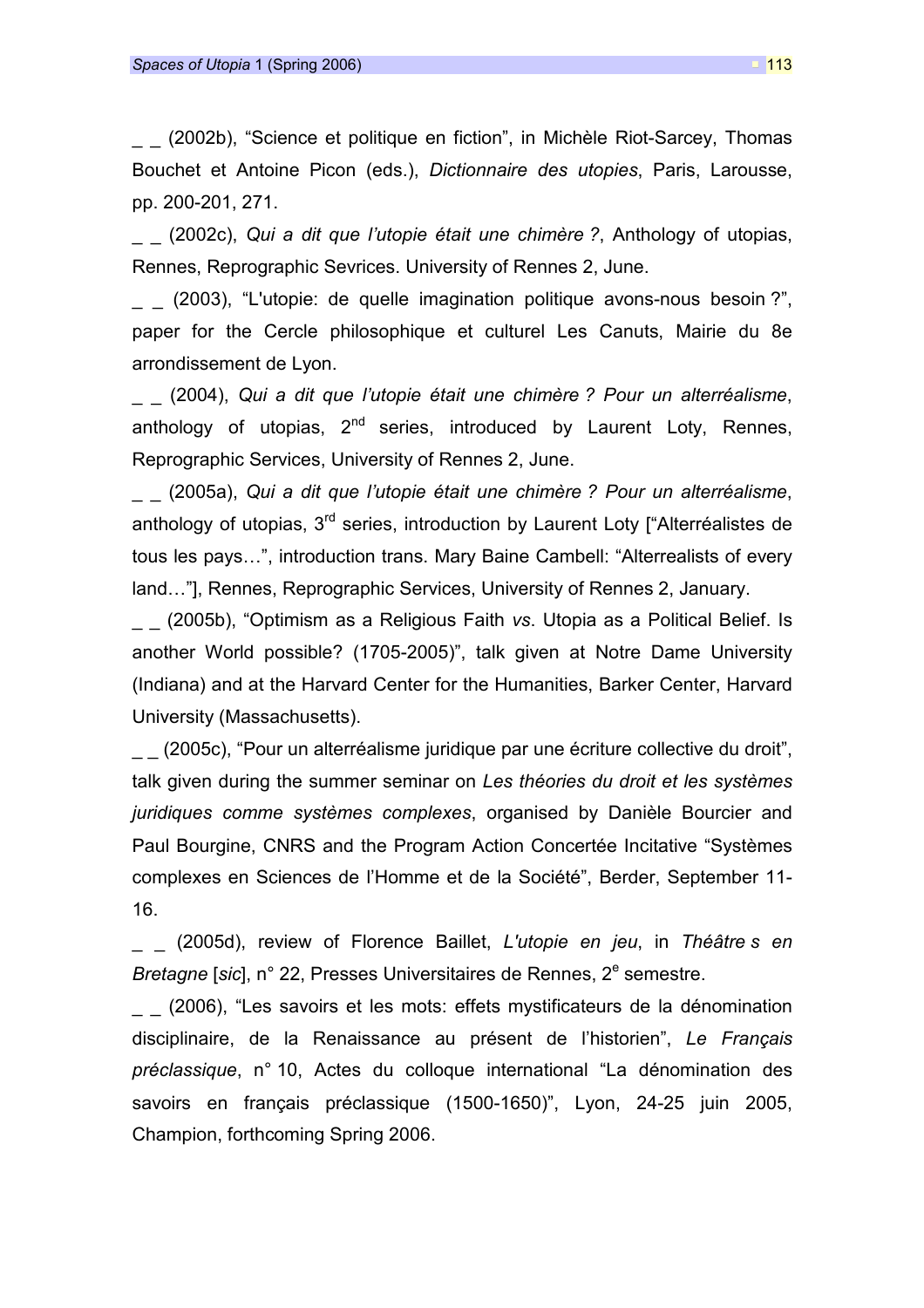Madonna-Desbazeille, Michèle (1998), Utopia de Thomas More, Paris, Ellipses Marketing, "Première leçon", 1998.

(2002), "Utopia", in Michèle Riot-Sarcey, Thomas Bouchet et Antoine Picon (eds.), Dictionnaire des utopies, Paris, Larousse, pp. 233-237.

Mandeville, Bernard (1705-1714-1723-1729), The Grumbling Hive or Knaves Turn'ds Honest, London, 1705, 26 p.; The Fable of the Bees, or Private Vices, Publick Benefits, London, 1714;  $2^{nd}$  ed., augm., 1723;  $2^{nd}$  part, 1729.

Mattelard, Armand (1999), Histoire de l'utopie planétaire: De la cité prophétique à la société globale, Paris, La Découverte.

Maucourant, Jérôme (2005), Avez-vous lu Polany ?, Paris, La Dispute.

More, Thomas (1978), De optimo reipublicae statu deque nova insula Utopia, in André Prévost, L'Utopie de Thomas More, présentation, texte original, apparat, critique, exégèse, traduction et notes, préface de Maurice Schumann, Paris, Mame [1516].

Morel-Daryani, Anne-Rozenn (2000), Modèles de société égalitaires et libéraux dans les utopies du dix-huitièmes siècle, mémoire de Diplôme d'Etude Approfondi (Master) under the direction of Isabelle Brouard-Arends et Laurent Loty, Université Rennes 2.

(2004), "Les utopies libérales au dix-huitième siècle ou l'introduction de l'économie dans la littérature", in Art et argent en France au temps des Premiers Modernes (XVIIe-XVIIIe siècles), Proceedings of the international conference of the University of Paris X under the direction of Martial Poirson, Studies on Voltaire and the Eighteenth Century, October, pp. 185-191.

[Morel-] Daryani, Anne-Rozenn (ed.) (2005), Nouvelles d'Ailleurs,  $5<sup>th</sup>$  anthology of utopias, Université de Haute-Alsace, mai [and published by l'Université de Rennes, juin].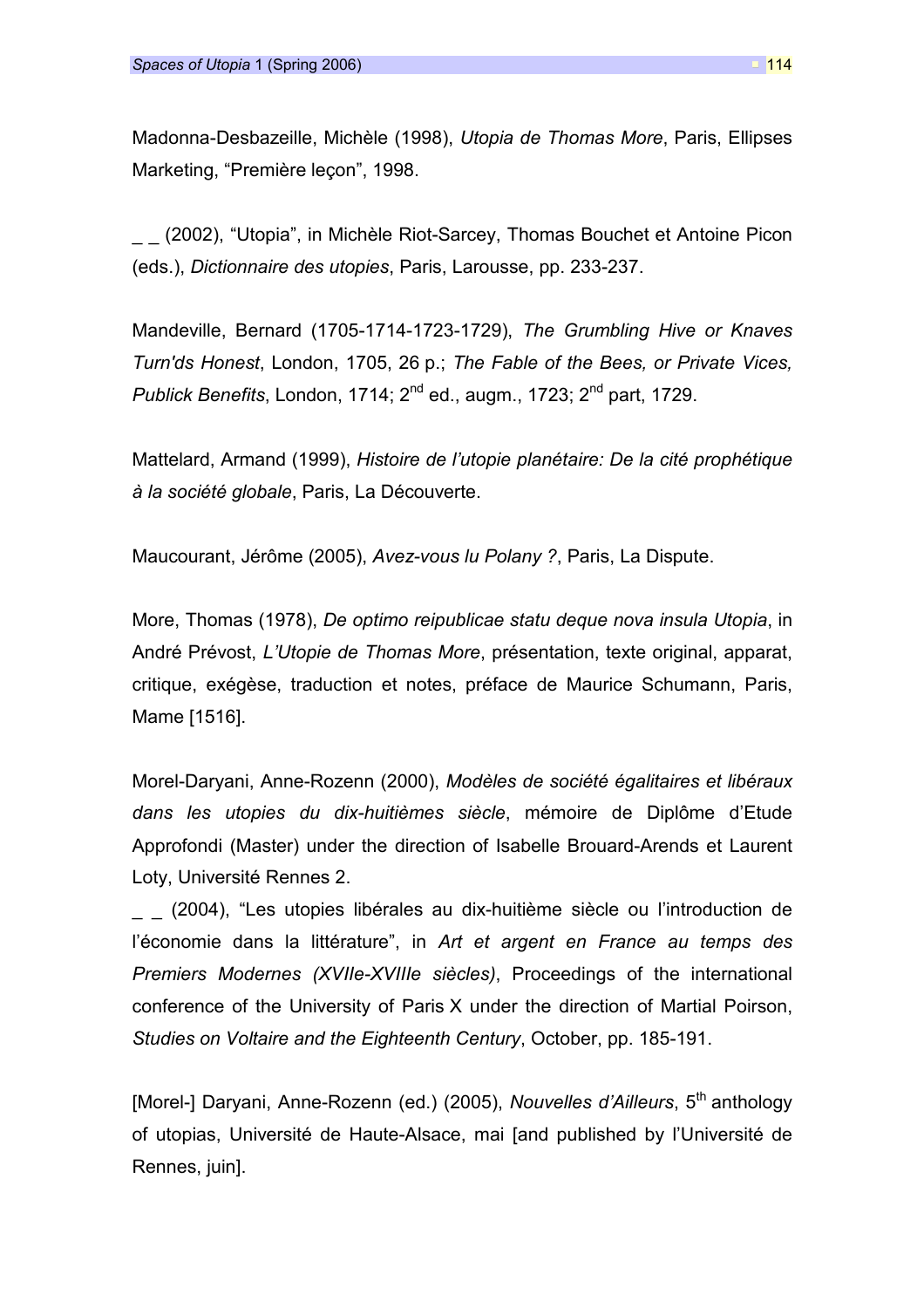Morel-Daryani, Anne-Rozenn (2006), "Modes d'engagement de l'utopie: le ludique et le juridique", in Isabelle Brouard-Arends et Laurent Loty (eds.), Actes de la journée d'étude Littérature et engagement sous la Révolution française, Rennes, juin 2005, forthcoming 2006.

Pigault-Lebrun, Charles Antoine Guillaume (1789), Le Pessimiste, ou l'Homme mécontent de tout, verse comedy in one act, Paris, Cailleau.

Pujol, Stéphane (2005), Le Dialogue d'idées au dix-huitième siècle, Oxford, Voltaire Foundation, "Studies on Voltaire and Eighteenth Century".

Ramonet, Ignacio (2005), "Introduction" to special issue of Manière de voir, bimonthly issue of the Monde diplomatique, October-November, pp. 6-7.

Rétif de la Bretonne, Nicolas-Edme (1782), L'andrographe [or Anthropographe], ou idées d'un honnête-homme, sur un projet de rêglement, proposé à toutes les Nations de l'Europe pour opérer une Réforme générale des mœurs, et par elle, du Genre-humain, Paris, chez Gosse et Pinet, veuve Duchesne et Belin.

\_ \_ (1980a), Le Pornographe, ou idées d'un honnête homme sur un projet de règlement pour les prostituées [1769], in Œuvres complètes (1767-1889), Genève, Slatkine Reprints.

(1980b), La Mimographe, ou Idées d'une honnête-femme pour la Réformation du théâtre national, Paris-Genève, Slatkine [1770].

\_ \_ (1987), Les Gynographes ou idées de deux honnêtes femmes sur un projet de règlement proposé à toute l'Europe pour mettre les femmes à leur place et opérer le bonheur des deux sexes [1777], in Œuvres complètes (1767-1889), Genève, Slatkine Reprints.

Sallantin, Jean & Jean-Baptiste Soufron (2005), "The evolution of free/libre and open source software licences: a dynamic model", communication to the European Conference on Complex Systems, Paris, 14-18 November: